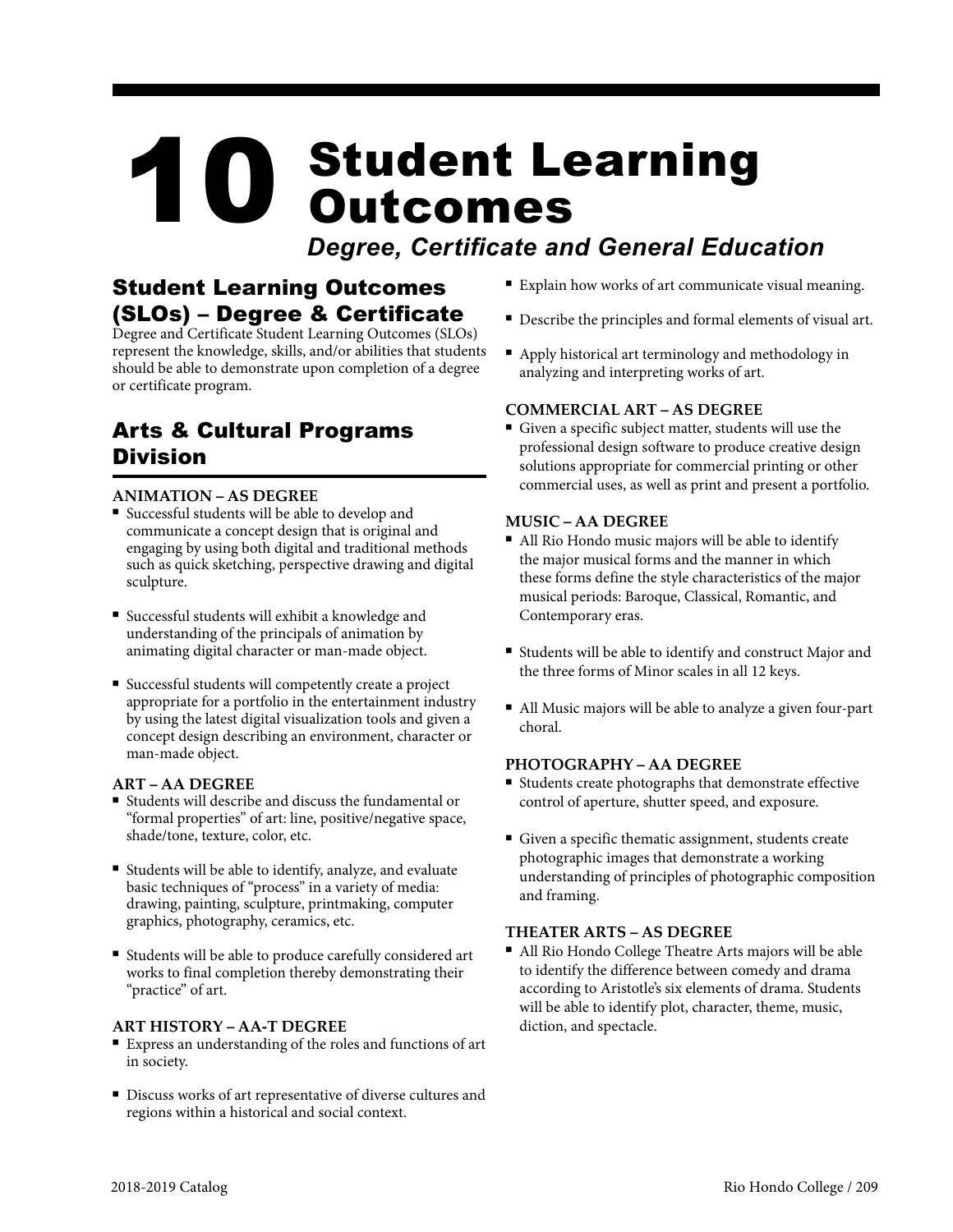# Behavioral & Social Science Division

#### **CHICANO STUDIES – AA DEGREE**

<sup>n</sup> A student who successfully completes the AA Degree requirements for Chicano/a Studies should be able to (1) define and explain the basic terms and concepts with the field of Chicano/a Studies and (2) identify and analyze at minimum two contemporary issues affecting the Chicano/Latino community.

#### **CHILD DEVELOPMENT – AS DEGREE**

Students will explain and demonstrate the principles of developmentally appropriate practice while planning for and interacting with children in the early childhood classroom.

#### **CHILD DEVELOPMENT – CERTIFICATE**

<sup>n</sup> Students will explain and demonstrate the principles of developmentally appropriate practice while planning for and interacting with children in the early childhood classroom.

#### **DRUG STUDIES – AS DEGREE**

- Upon completion of the Drug Studies degree, students will demonstrate an understanding of concepts, theories, and techniques that are foundational to the practice of addiction treatment.
- <sup>n</sup> Upon completion of the Drug Studies degree, students will demonstrate an understanding of assessment methods, treatment planning, and case management.
- <sup>n</sup> Upon completion of the Drug Studies degree, students will demonstrate an understanding of recovery-oriented behavior in addiction treatment management.
- <sup>n</sup> Upon completion of the Drug Studies degree, students will demonstrate an understanding of ethical practices in addiction treatment.

#### **DRUG STUDIES – CERTIFICATE**

- Upon completion of the Drug Studies certificate, students will demonstrate an understanding of concepts, theories, and techniques that are foundational to the practice of addiction treatment.
- <sup>n</sup> Upon completion of the Drug Studies certificate, students will demonstrate an understanding of assessment methods, treatment planning and case management.
- <sup>n</sup> Upon completion of the Drug Studies certificate, students will demonstrate an understanding of recovery-oriented behavior in addiction treatment management.

<sup>n</sup> Upon completion of the Drug Studies certificate, students will demonstrate an understanding of ethical practices in addiction treatment.

#### **GENERAL STUDIES: SOCIAL BEHAVIOR & SELF-DEVELOPMENT – AA DEGREE**

<sup>n</sup> Students should have the ability to think critically in order to understand social issues

#### **GENERAL STUDIES: SOCIAL SCIENCES –AA DEGREE**

- <sup>n</sup> Students should have the ability to think critically in order to understand social issues.
- <sup>n</sup> Students will recognize verbally or in writing the basic vocabulary and concepts of at least one social or behavioral science discipline.

#### **HISTORY – AA-T DEGREE**

- Students will demonstrate command of historical chronology and basic literacy of key events associated with the study of the past.
- <sup>n</sup> Students will accurately identify historical sources and then apply appropriate historical methods to explain what the source reveals about its historical context.
- <sup>n</sup> Students will accurately describe, compare, and evaluate historical interpretations (secondary sources), analyzing them for their relative quality, accuracy, and persuasiveness.

#### **PHILOSOPHY – AA Degree**

- Given prior instruction on a topic of philosophical interest, the student will demonstrate the ability to formulate and defend a philosophical position by clearly articulating a thesis statement and providing supporting points.
- The student will demonstrate an ability to read and comprehend philosophical texts by accurately identifying the main point and some key supporting points.
- The student will demonstrate proficiency with the main terms, concepts, and definitions that pertain to the different branches of philosophy.
- <sup>n</sup> The student will develop a critical understanding of the work of central thinkers in the Western philosophical tradition and demonstrate this understanding by means of a competent paraphrase of their main ideas.
- <sup>n</sup> The student will demonstrate an ability to defend a philosophical position or argument.
- <sup>n</sup> The student will demonstrate the ability to evaluate the validity of a deductive argument.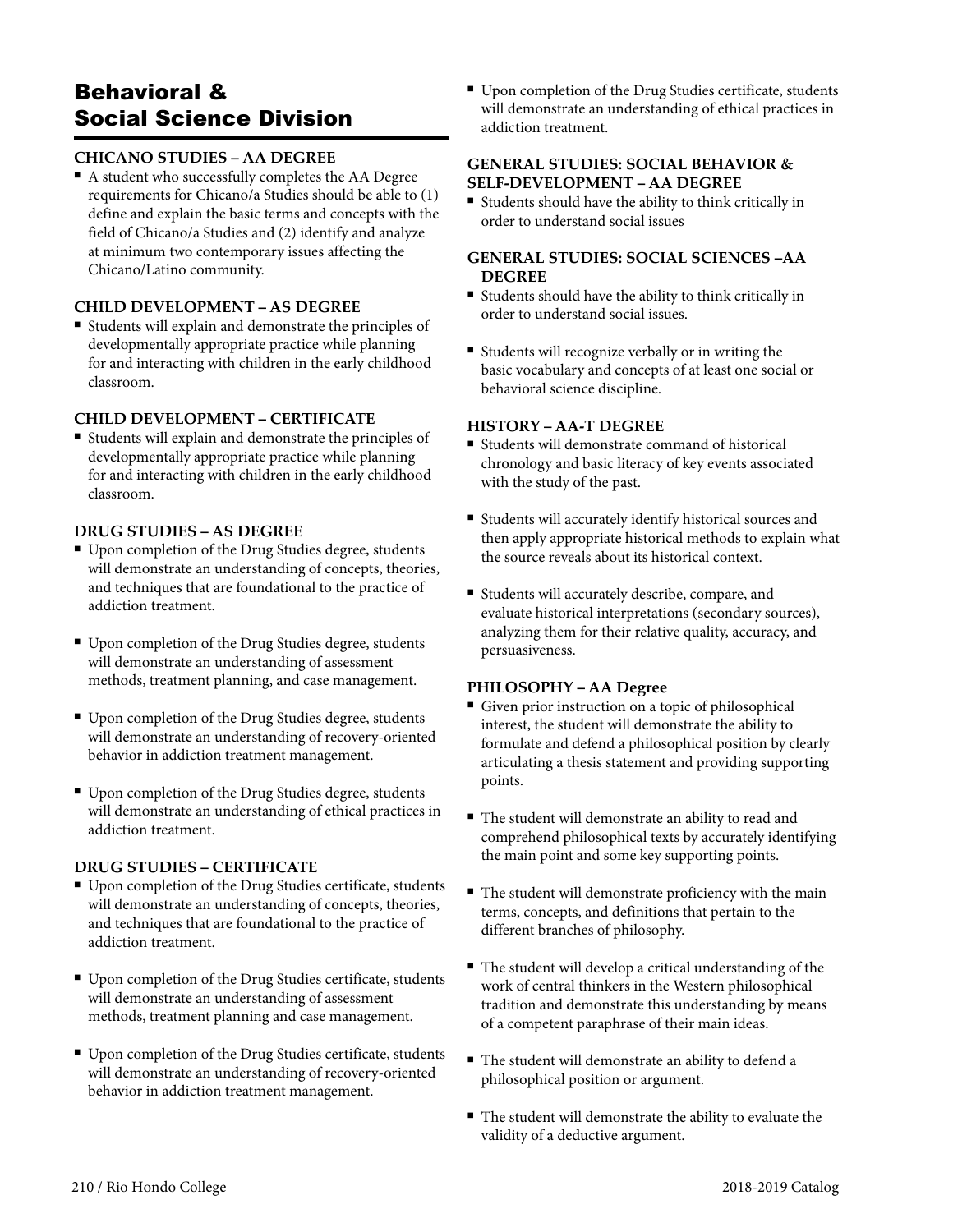■ The student will demonstrate the ability to evaluate the strength of an inductive argument.

#### **PRESCHOOL TEACHER – CERTIFICATE**

<sup>n</sup> Students will explain and demonstrate the principles of developmentally appropriate practice while planning for and interacting with children in the early childhood classroom.

#### **PSYCHOLOGY – AA-T DEGREE**

- Given research findings and theories in psychology, students will describe and/or evaluate the role that both genetics and environment play in different behaviors.
- <sup>n</sup> Students will compare and contrast the experimental method to other types of inquiry.
- <sup>n</sup> Students will identify the important historical figures in psychology and explain their key contributions to the field.

#### **SOCIOLOGY – AA-T DEGREE**

- Upon completion of the Associate of Arts degree in Sociology for Transfer, the student should understand the foundations of Sociology as a discipline.
- Upon completion of the Associate of Arts degree in Sociology for Transfer, the student should have a broad understanding of society and social behavior.
- Upon completion of the Associate of Arts degree in Sociology for Transfer, students should be able to understand the importance of social and historical contexts.
- <sup>n</sup> Upon completion of the Associate of Arts degree in Sociology for Transfer, students should have the ability to demonstrate basic social analysis skills.

# Business Division

#### **ACCOUNTING – A.S. DEGREE**

- <sup>n</sup> Students are able to demonstrate an understanding of basic accounting principles and procedures, as well as the role of accounting and bookkeeping within various business organizations.
- <sup>n</sup> Students are able to apply critical thinking skills derived from knowledge of accounting theory, to financial analysis and management decision- making.
- <sup>n</sup> Students are able to recognize and understand the importance of ethics and social responsibility in the accounting profession.
- <sup>n</sup> Students are able to analyze, process, and report financial information in accordance with Generally accepted accounting principles within established normal and computerized protocols.
- Students are able to relate material from completed courses to their current and future professional needs, even if these needs fall into a different discipline.

#### **ACCOUNTING – CERTIFICATE**

- Students are able to demonstrate an understanding of basic accounting principles and procedures, as well as the role of accounting and bookkeeping within various business organizations.
- Students are able to apply critical thinking skills derived from knowledge of accounting theory, to financial analysis and management decision- making.
- <sup>n</sup> Students are able to recognize and understand the importance of ethics and social responsibility in the accounting profession.
- <sup>n</sup> Students are able to analyze, process, and report financial information in accordance with generally accepted Accounting Principles within established normal and computerized protocols.

#### **BUSINESS ADMINISTRATION – AA DEGREE**

- Evaluate the use of financial budgeting concepts to make sound decisions in managing business finances through the preparation of financial statements, recording and posting journal entries, and transforming data into information.
- <sup>n</sup> Demonstrate an understanding of economic principles by differentiating between micro and macro economies, explaining supply and demand, and applying economic principles to make business decisions.
- $\blacksquare$  Use statistical and mathematical expressions to make general statements about populations of customers and make numeric business decisions.

#### **COMPUTER INFORMATION TECHNOLOGY: COMPUTER SYSTEMS – AS DEGREE**

- Students will demonstrate basic computer literacy including input/output devices and MS Office Suite of applications.
- Students will be able to apply critical thinking and problem-solving skills required by employers and fouryear universities in the computer information systems field.
- Students will be able to analyze a problem as well as identify and define the computing requirements appropriate to its solution.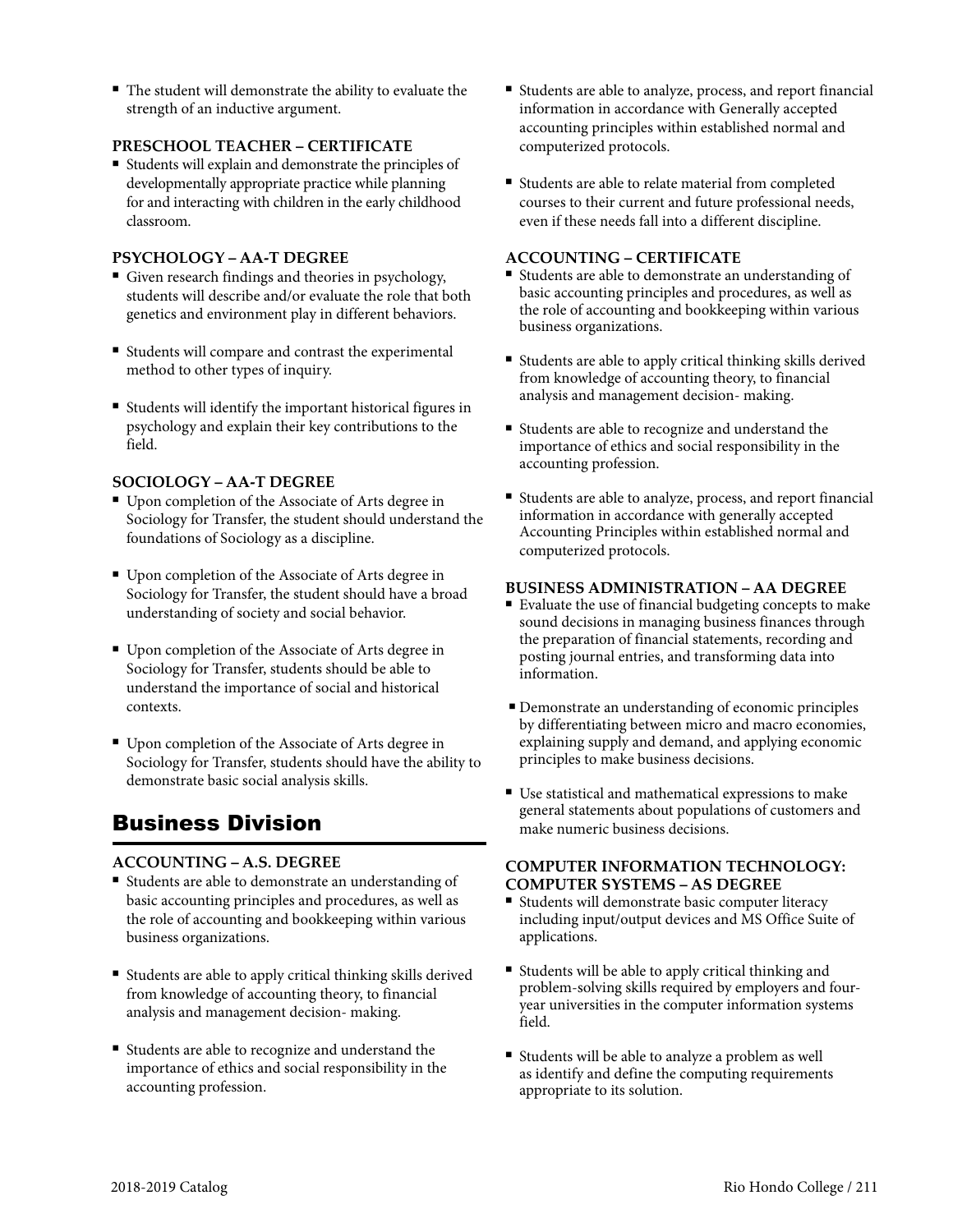- Students will be able to design and write usable effective computer programs that can be integrated into the user environment using modern high-level languages.
- Students will be able to communicate effectively and efficiently with clients, users, and peers using both verbal and written communication tools.
- Students will be able to demonstrate a working knowledge of computer hardware, operating systems, and application software.
- <sup>n</sup> Students will be able to identify the tasks of systems analysis and database design and use current technology necessary for computing practice.

#### **COMPUTER INFORMATION TECHNOLOGY: COMPUTER SYSTEMS – CERTIFICATE**

- <sup>n</sup> Demonstrate basic computer literacy including input/ output devices and MS Office Suite of applications.
- <sup>n</sup> Students will be able to apply critical thinking and problem-solving skills required by employers and fouryear universities in the computer information systems field.
- <sup>n</sup> Students will be able to analyze a problem as well as identify and define the computing requirements appropriate to its solution.
- Students will be able to design and write usable effective computer programs that can be integrated into the user environment using modern high-level languages.
- <sup>n</sup> Students will be able to communicate effectively and efficiently with clients, users and peers using both verbal and written communication tools.
- Students will be able to demonstrate a working knowledge of computer hardware, operating systems, and application software.
- Students will be able to identify the tasks of systems analysis and database design and use current technology necessary for computing practice.

#### **COMPUTER INFORMATION TECHNOLOGY: OFFICE TECHNOLOGIES – AS DEGREE**

- Students will demonstrate basic computer literacy including input/output devices and MS Office Suite of applications.
- Students will demonstrate advanced knowledge of spreadsheet and word processing applications as utilized in the business environment.
- <sup>n</sup> Student will be able to apply critical thinking and problem solving skills required by employers and four year universities in a professional office environment.

#### **COMPUTER INFORMATION TECHNOLOGY: MICROCOMPUTER SPECIALIST – CERTIFICATE**

- <sup>n</sup> Demonstrate basic computer literacy including input/ output devices and MS Office Suite of applications.
- <sup>n</sup> Students will demonstrate advanced knowledge of spreadsheet and word processing applications as utilized in the business environment
- <sup>n</sup> Students will be able to apply critical thinking and problem-solving skills required by employers and fouryear universities in a professional office environment.

#### **INTERNATIONAL BUSINESS – AS DEGREE & CERTIFICATE**

- Students will strengthen their skills to present a thorough review of the potential benefits, costs, and risks of doing business abroad and how the political, economic, and legal systems of countries vary.
- Students must be able to analyze management ethical issues and cultural sensitivities in the global business.
- Students are able to apply integrated marketing strategies with customers, partners, and regulators in the global marketplace.
- <sup>n</sup> Students are able to describe international trade processes and the functions of the foreign exchange market.

#### **LOGISTICS MANAGEMENT– AS DEGREE**

- <sup>n</sup> After completing the courses in this degree, the student should know the role and historical development of supply chain management and integrated logistics functions.
- $\blacksquare$  The student should know the relationship between operations, warehousing, distribution centers, and materials management.
- $\blacksquare$  The student should know the importance of sound inventory management principles.
- <sup>n</sup> The student should be able to contribute to process improvement projects.

#### **LOGISTICS MANAGEMENT – CERTIFICATE**

- $\blacksquare$  After completing the courses in this degree, the student should know the role and historical development of supply chain management and integrated logistics functions.
- The student should know the relationship between operations, warehousing, distribution centers, and materials management.
- The student should know the importance of sound inventory management principles.
- <sup>n</sup> The student should be able to contribute to process improvement projects.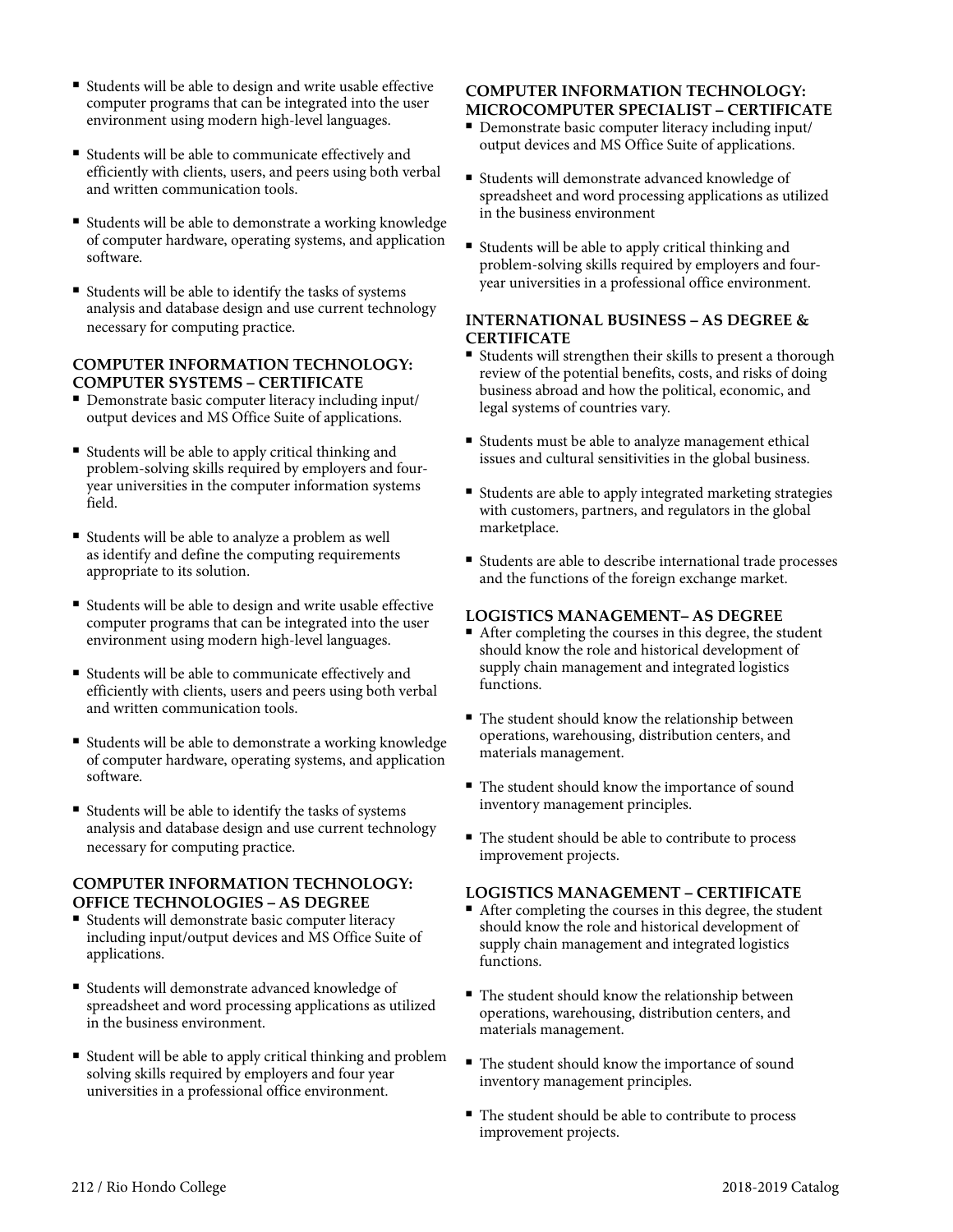#### **MANAGEMENT & SUPERVISION – AS DEGREE**

- Students are able to identify the concepts of organizational design and behavior of organizations at the supervisory level.
- <sup>n</sup> Students are able to describe how technology and globalization affect the supervisor's job.
- <sup>n</sup> Students are able to describe the term "360-degree appraisal" and apply the appropriate methods of motivation in an organizational setting.
- <sup>n</sup> Students are able to explain the effect of workforce diversity on motivating employees.

#### **MANAGEMENT & SUPERVISION – CERTIFICATE**

- Students are able to identify the concepts of organizational design and behavior of organizations at the supervisory level.
- <sup>n</sup> Students are able to describe how technology and globalization affect the supervisor's job.
- <sup>n</sup> Students are able to describe the term "360-degree appraisal" and apply the appropriate methods of motivation in an organizational setting.
- <sup>n</sup> Students are able to explain the effect of workforce diversity on motivating employees.

#### **BUSINESS MARKETING – AS DEGREE & CERTIFICATE**

- <sup>n</sup> Analyze a business situation by conducting a SWOT analysis (strengths, weaknesses, opportunities and threats) and utilize the outcomes to make business decisions.
- $\blacksquare$  Create a marketing plan that explains the marketing mix and defines the appropriate target market.
- <sup>n</sup> Given a business marketing situation, identify the most profitable segments of the market, define the logical target market, and describe how the business of product will be positioned.

#### **RETAIL MANAGEMENT – CERTIFICATE**

- Students will explain the challenges and opportunities of managing a diverse workforce in a retail environment through their understanding of leadership and management models, motivation and reward theory, and conflict resolution techniques.
- Students will demonstrate their knowledge of financial management and budgeting by applying basic math skills to calculate retail math equations, making business decisions using these calculations, and to preparing proforma financial statements.
- Students will demonstrate proper communication and critical thinking skills through written and oral assignments. Skill sets demonstrated will include document editing, preparation of business reports, and proper use of the communication process.

#### **SMALL BUSINESS/ENTREPRENEURIALISM – AS DEGREE**

- <sup>n</sup> Students should develop an effective business plan by using guerrilla marketing strategies and basic financial statements.
- <sup>n</sup> Students must be able to distinguish between the debt vs. equity finance options.
- Students will be able to explain the essential importance of cash flow planning for small business operations.
- <sup>n</sup> Students are able to use break-even analysis to evaluate marketing plan.

#### **SMALL BUSINESS/ENTREPRENEURIALISM – CERTIFICATE**

- <sup>n</sup> Students should develop an effective business plan by using guerrilla marketing strategies and basic financial statements.
- Students must be able to distinguish between the debt vs. equity finance options.
- <sup>n</sup> Students will be able to explain the essential importance of cash flow planning for small business operations.
- Students are able to use breakeven analysis to evaluate marketing plan.

#### **SMALL BUSINESS/ENTREPRENEURIALISM CERTIFICATE**

- Students should develop an effective business plan by using guerrilla marketing strategies and basic financial statements.
- <sup>n</sup> Students must be able to distinguish between the debt vs. equity finance options
- <sup>n</sup> Students will be able to explain the essential importance of cash flow planning for the small business operations.
- <sup>n</sup> Students are able to use break-even analysis to evaluate marketing plan.

# Career & Technical Education Division

#### **ALTERNATIVE ENERGY TECHNOLOGY – AS DEGREE**

- <sup>n</sup> The skills developed during classes will enhance the student's ability to complete the North American Board of Certified Energy Practitioners (NABCEP) and to become a specialist in the Solar Photovoltaic industry.
- The Degree is designed to prepare an individual for transfer and/or entry-level employment as an Alternative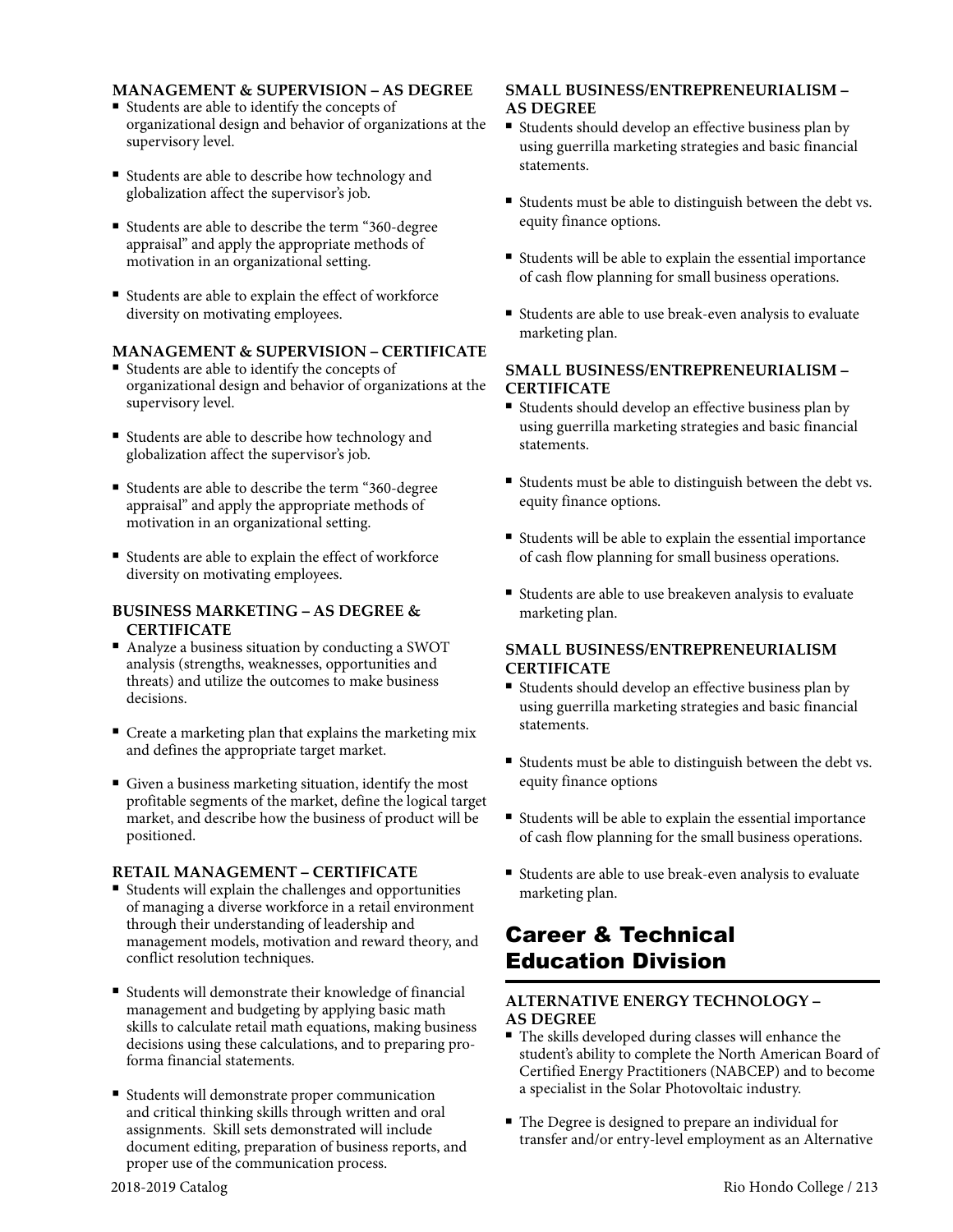Energy Technician within the renewable energy/green technology field.

- Upon completion of this program, an individual will have the knowledge and skills necessary to install residential and commercial solar and wind power systems.
- The individual will know and understand Green Building Design principles and also have the skills to successfully perform residential and commercial/industrial energy audits.

#### **ALTERNATIVE ENERGY TECHNOLOGY – CERTIFICATE**

- $\blacksquare$  The skills developed during classes will enhance the student's ability to complete the (NABCEP) North American Board of Certified Energy Practitioners and to become a specialist in the Solar Photovoltaic industry.
- The Certificate is designed to prepare an individual for entry-level employment as an Alternative Energy Technician within the renewable energy/green technology field.
- Upon completion of this program, an individual will have the knowledge and skills necessary to install residential and commercial solar and wind power systems.

#### **ALTERNATIVE FUELS AND ADVANCED TRANSPORTATION TECHNOLOGY – AS DEGREE**

- Students will be able to access legal rules and regulations from a variety of resources (state and federal) providing the opportunity to acquire the knowledge and hand skills demanded of modern transportation specialists.
- Upon successful completion of this course, students will be able to describe and demonstrate simulated on-the-job conditions regarding the congressional nine alternative fuel sources.
- <sup>n</sup> Upon successful completion of this course, students who complete the career path cartographically examine and assemble information for a target audience of who would use the Alternative Fuel types.
- <sup>n</sup> Regardless of career path (Private, Government or Fleet) the Alternative Fuels A.S Degree or COA student obtains transferable credit to a university and points towards qualifying as a certified CSA Fuel Tank Inspector.
- Upon successful completion of this course, students will be able to pass the safety requirements with complete knowledge of NFPA, CSA, CGA 6.4, and OSHA standards.

#### **ALTERNATIVE FUELS AND ADVANCED TRANSPORTATION TECHNOLOGY – CERTIFICATE**

<sup>n</sup> Upon successful completion of this course, students who complete the career path cartographically examine and assemble information for a target audience who would use the Alternative Fuel types.

- <sup>n</sup> Regardless of career path (Private, Government or Fleet) the Alternative Fuels A.S Degree or COA student obtains transferable credit to a university and points towards qualifying as a certified CSA Fuel Tank Inspector.
- Upon successful completion of this course, students are capable of describing applications in all nine Alternative Fuel areas (Compressed, Liquid, generated electrical and Biodiesel).
- Students will be able to access legal rules and regulations from a variety of resources (state and federal) providing the opportunity to acquire the knowledge and hand skills demanded of modern transportation specialists.
- <sup>n</sup> Upon successful completion of this course, students will be able to pass the safety requirements with complete knowledge of NFPA, CSA, CGA 6.4, and OSHA standards.

#### **ARCHITECTURAL DESIGN & DRAWING – AS DEGREE**

- <sup>n</sup> Given various visual communication technologies, such as traditional drafting, CADD, and BIM (Building Information Modeling) with industry standards such as AIA and AEC (Architectural, Engineering and Construction), Graphic Standards and the Building Code, successful students will be able to effectively communicate graphically and understand and interpret design concepts and criteria for various disciplines related to the AEC industry.
- Upon completion of the program, successful students are prepared for industry employment and advancement within a variety of related AEC professions.
- <sup>n</sup> Further, students are prepared to transfer to advanced fields of study in related occupations.

#### **ARCHITECTURAL DESIGN AND DRAWING TECHNICIAN – CERTIFICATE**

- <sup>n</sup> Given various visual communication technologies, such as traditional drafting, CADD, and BIM (Building Information Modeling) with industry standards such as AIA and AEC (Architectural, Engineering and Construction), Graphic Standards and the Building Code, successful students will be able to effectively communicate graphically and understand and interpret design concepts and criteria for various disciplines related to the AEC industry.
- <sup>n</sup> Upon completion of the certificate, successful students are prepared for industry employment and advancement within a variety of related AEC professions.

#### **ARCHITECTURE – AS DEGREE**

<sup>n</sup> Given various visual communication technologies, such as traditional drafting, sketching, CADD, BIM (Building Information Modeling) perspective drawing and threedimensional model development, with industry standards such as AIA and AEC (Architectural, Engineering and Construction), Graphic Standards and the Building Code, successful students will be able to effectively understand, communicate and interpret design concepts and criteria for various disciplines related to the AEC industry.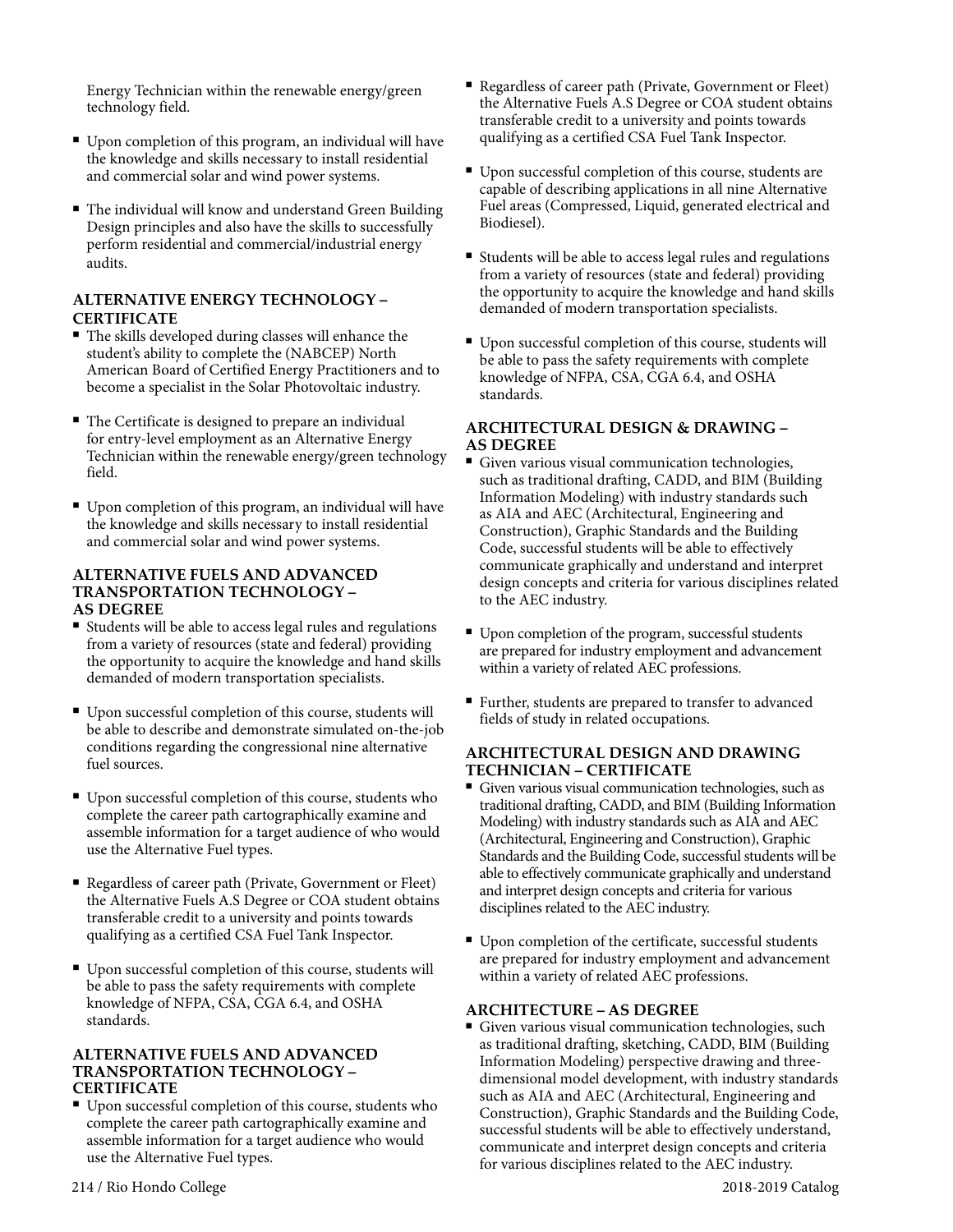■ Upon completion of the program, successful students are prepared to transfer to advanced fields of study in architecture-related occupations.

#### **HEAVY EQUIPMENT TECHNOLOGY – AS DEGREE**

- While obtaining and earning the degree, the student will be able to work safely and identify safety and health hazards in a heavy equipment service and repair facility.
- <sup>n</sup> While obtaining and earning the degree, the student will be able to communicate effectively, both verbally and through the written word, in a heavy equipment service and repair environment.
- <sup>n</sup> While obtaining and earning the degree, the student will be able to properly use and care for heavy equipment service and repair tools and equipment.
- <sup>n</sup> While obtaining and earning the degree, the student will be able to research, read, and use heavy equipment service and repair literature, both in print and in electronic format.
- While obtaining and earning the degree, the student will be able to identify, analyze, and evaluate general heavy equipment service and repair issues to determine concern, cause, and correction.

#### **HEAVY EQUIPMENT SERVICE TECHNICIAN SPECIALIST – CERTIFICATE**

- While obtaining and earning the Certificate of Achievement, the student will be able to work safely and identify safety and health hazards in a heavy equipment service and repair facility.
- While obtaining and earning the Certificate of Achievement, the student will be able to communicate effectively, both verbally and through the written word, in a heavy equipment service and repair environment.
- While obtaining and earning the Certificate of Achievement, the student will be able to properly use and care for heavy equipment service and repair tools and equipment.
- While obtaining and earning the Certificate of Achievement, the student will be able to research, read, and use heavy equipment service and repair literature, both in print and in electronic format.
- While obtaining and earning the Certificate of Achievement, the student will be able to identify, analyze, and evaluate general heavy equipment service and repair issues to determine concern, cause, and correction.

#### **AUTOMOTIVE TECHNOLOGY – AS DEGREE**

<sup>n</sup> While obtaining and earning the degree, the student will be able to work safely and identify safety and health hazards in an automotive service and repair facility.

- <sup>n</sup> While obtaining and earning the degree, the student will be able to communicate effectively, both verbally and through the written word, in an automotive service and repair environment.
- <sup>n</sup> While obtaining and earning the degree, the student will be able to properly use and care for automotive service and repair tools and equipment.
- <sup>n</sup> While obtaining and earning the degree, the student will be able to research, read, and use automotive service and repair literature, both in print and in electronic format.
- <sup>n</sup> While obtaining and earning the degree, the student will be able to identify, analyze, and evaluate specific automotive service and repair issues to determine concern, cause, and correction.

#### **GENERAL SERVICE TECHNICIAN – CERTIFICATE**

- While obtaining and earning the Certificate of Achievement, the student will be able to work safely and identify safety and health hazards in an automotive service and repair facility.
- While obtaining and earning the Certificate of Achievement, the student will be able to communicate effectively, both verbally and through the written word, in an automotive service and repair environment.
- While obtaining and earning the Certificate of Achievement, the student will be able to properly use and care for automotive service and repair tools and equipment.
- While obtaining and earning the Certificate of Achievement, the student will be able to research, read, and use automotive service and repair literature, both in print and in electronic format.
- While obtaining and earning the Certificate of Achievement, the student will be able to identify, analyze, and evaluate general automotive service and repair issues to determine concern, cause, and correction.

#### **CIVIL DESIGN & DRAWING – CERTIFICATE**

- <sup>n</sup> Given various visual communication technologies, such as traditional drafting and CADD, with industry standards, such as AEC Graphic Standards, successful students will be able to effectively communicate, understand and interpret design concepts and criteria for the civil engineering field.
- Upon completion of the program, successful students are prepared for industry employment and advancement within a variety of related professions, such as civil engineering, construction engineering, structural engineering, transportation engineering, and geotechnical engineering.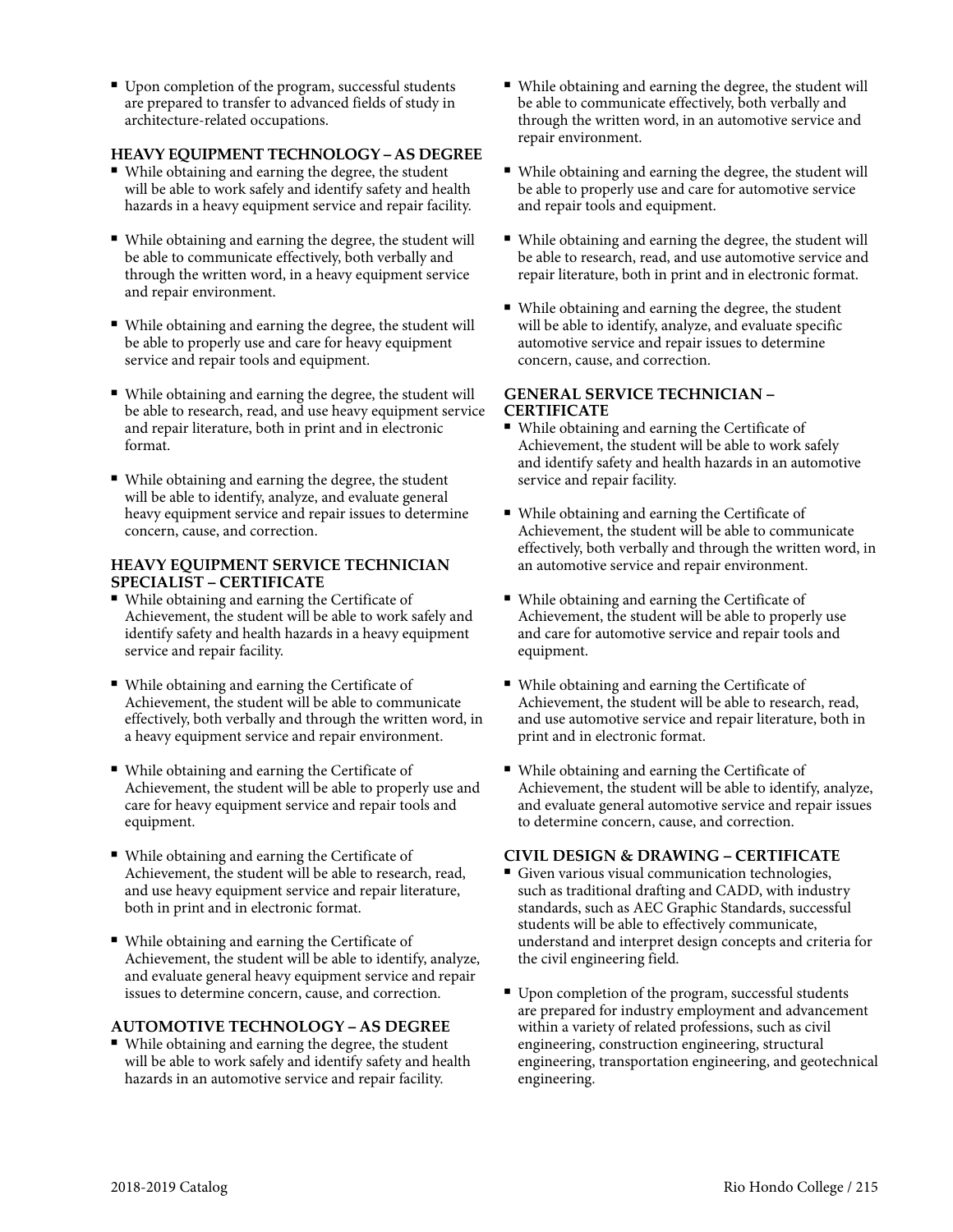#### **CIVIL DESIGN TECHNOLOGY – AS DEGREE**

- <sup>n</sup> Given various visual communication technologies, such as traditional drafting and CADD, with industry standards, such as AEC Graphic Standards, successful students will be able to effectively communicate, understand and interpret design concepts and criteria for the civil engineering field.
- Upon completion of the program, successful students are prepared for industry employment and advancement within a variety of related professions, such as civil engineering, construction engineering, structural engineering, transportation engineering, and geotechnical engineering.
- Further, students are prepared to transfer to advanced fields of study in related occupations.

#### **CIVIL DESIGN TECHNOLOGY – CERTIFICATE**

- Given various visual communication technologies, such as traditional drafting and CADD, with industry standards, such as AEC Graphic Standards, successful students will be able to effectively communicate, understand and interpret design concepts and criteria for the civil engineering field.
- Upon completion of the program, successful students are prepared for industry employment and advancement within a variety of related professions, such as civil engineering, construction engineering, structural engineering, transportation engineering, and geotechnical engineering.

#### **ELECTRONIC TECHNOLOGY – AS DEGREE**

- <sup>n</sup> The knowledge and skills developed during classes will enhance the student's ability to become a specialist in the applied electronics industry.
- <sup>n</sup> A student will be prepared for transfer and/or entry-level employment as an Electronics Technician.

#### **ELECTRONIC TECHNOLOGY – CERTIFICATE**

- $\blacksquare$  The students training in theory and practical skills will demonstrate the necessary for prepartion as an Electonics Technician.
- $\blacksquare$  The student will acquire the knowledge and handson skills that is demanded of modern Electronics Technicians.
- Upon completion of this program an individual will have the knowledge and skills necessary to gain entry-level employment in the applied electronics industry.

#### **ENGINEERING DESIGN DRAFTING TECHNICIAN – CERTIFICATE**

<sup>n</sup> Given various visual communication technologies, such as traditional drafting and CADD, with industry standards such as ANSI / ASME and ISO, successful students will be able to effectively communicate, understand and interpret design concepts and criteria for industries that design, engineer and manufacture products.

■ Upon completion of the program, successful students are prepared for industry employment and advancement within a variety of related professions.

#### **ENGINEERING DESIGN DRAFTING – AS DEGREE**

- Given various visual communication technologies, such as traditional drafting and CADD, with industry standards such as ANSI / ASME and ISO, successful students will be able to effectively communicate, understand and interpret design concepts and criteria for industries that design, engineer and manufacture products.
- Upon completion of the program, successful students are prepared for industry employment and advancement within a variety of related professions.
- <sup>n</sup> Further, students are prepared to transfer to advanced fields of study in related occupations.

#### **GEOGRAPHIC INFORMATION SYSTEM – CERTIFICATE**

- Student can describe and discuss the applications of geographic information systems (GIS) in their respective field. Student can use GIS to analyze and uncover spatial patterns and trends, to model environmental conditions and to predict future scenarios, such as postfire conditions or to model suitable locations for a new housing or wind farm development.
- <sup>n</sup> Student can evaluate relevance of information for GIS project and contribute new data from variety of sources, including Global Positioning Systems (GPS).
- Student can cartographically examine and assemble information for a target audience.

#### **HONDA PROFESSIONAL CAREER TRAINING PROGRAM SPECIALIZATION (PACT) – AS DEGREE**

- The skills developed during classes will enhance the student's ability to complete the (ASE) Automotive Service Excellence Certification Tests A-1 through A-8, Automotive Technician and to become a specialist for Honda/Acura vehicles.
- The Degree is designed to prepare an individual for transfer and/or entry-level employment as an Automotive Technician within a Honda/ Acura Dealer.

#### **SURVEYING, MAPPING & DRAWING – CERTIFICATE**

Given instruction in both the theory and practice of land surveying, as well as instruction in various visual communication technologies, such as traditional drafting and CADD, with industry standards, successful students will be able to effectively collect, develop, map, communicate, understand and interpret geospatial data.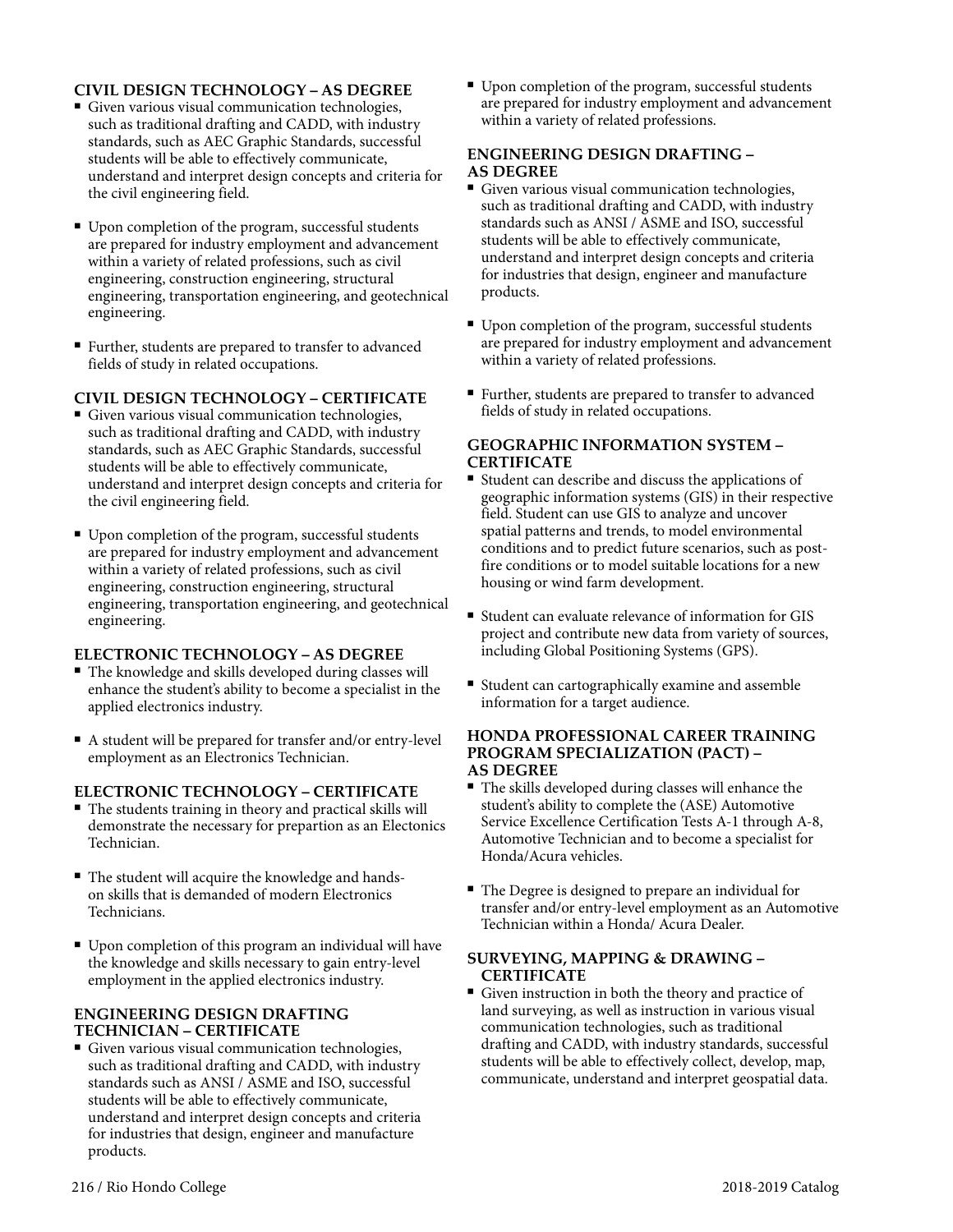■ Upon completion of the program, successful students are prepared for industry employment and advancement within a variety of related professions, such as land surveyor, civil engineering, construction engineering, transportation engineering, and geotechnical engineering.

#### **WELDING TECHNOLOGY – CERTIFICATE**

- <sup>n</sup> While obtaining and earning the Certificate of Achievement, the student will be able to work safely and identify safety and health hazards in the workplace.
- While obtaining and earning the Certificate of Achievement, the student will be able to communicate effectively, both verbally and through the written word, in a welding environment.
- While obtaining and earning the Certificate of Achievement, the student will be able to properly use, operate, and care for welding materials, tools, and equipment.
- While obtaining and earning the Certificate of Achievement, the student will be able to research, read, and use welding material build sheets, blueprints, and other welding-related literature, both in print and in electronic format.
- While obtaining and earning the Certificate of Achievement, the student will be able to identify, analyze, evaluate, and demonstrate different welding operations and processes.

## Communications & Languages Division

#### **COMMUNICATION STUDIES – AA–T DEGREE**

- <sup>n</sup> Upon successful completion of this degree, students will have an understanding of conflict management strategies in an interpersonal relationship context.
- <sup>n</sup> Upon successful completion of this degree, students will have an understanding of conflict management strategies in an interpersonal relationship context.
- Upon successful completion of this degree, students will have the ability to deliver a coherent speech inclusive of a distinctive introduction, body, and conclusion, as well as 2-3 substantive main points within the body and appropriate transitions.
- Upon successful completion of this degree, students should be able to control/manage their verbal and nonverbal communication to enhance the audience's understanding and appreciation of the speech message appropriate to the specific audience.
- Upon successful completion of this degree, students should have the ability to argue in favor of a thesis with a supportive example and refute an opposing position with an accompanying example.

■ Upon successful completion of this degree, students should have the ability to think critically in order to understand a debate position, including the debator's reasoning.

#### **ENGLISH & LITERATURE – AA DEGREE**

- $\blacksquare$  Upon successful completion of this degree, the student will be able to formulate an argument and support it with relevant evidence.
- Upon successful completion of this degree, the student will be able to communicate ideas in an organized, logical manner.
- Upon successful completion of this degree, the student will be able to incorporate quoted or paraphrased material from credible outside sources.
- Upon successful completion of this degree, the student will be able to document sources using a designated citation format.
- Upon successful completion of this degree, the student will be able to identify the work of significant writers, literary works, and cultural movements from a variety of diverse communities.
- Upon successful completion of this degree, the student will be able to interpret a selection in light of the significant social and historical factors that inform the text.
- Upon successful completion of this degree, the student will be able to explicate a selection using rhetorical textual analysis.
- Upon successful completion of this degree, the student will be able to apply standard English grammar and mechanics in both written and oral communication.

#### **MASS COMMUNICATIONS: MASS MEDIA – AS DEGREE**

- Upon successful completion of this degree, the student will be able to understand the evolution of Mass Media in books, magazines, television, newspapers, radio, motion pictures, the internet, blogs, twitter, cell phones, and computer use in the world today.
- $\blacksquare$  Upon successful completion of this degree, the student will be able to write a news story that demonstrates effective interviewing and note-taking techniques.
- Upon successful completion of this degree, the student will be able to take press photos, print the photos, and prepare the composition of the photos for publication.
- Upon successful completion of this degree, the student will be able to write a news story of a particular length that can be produced on the air for an allotted time slot.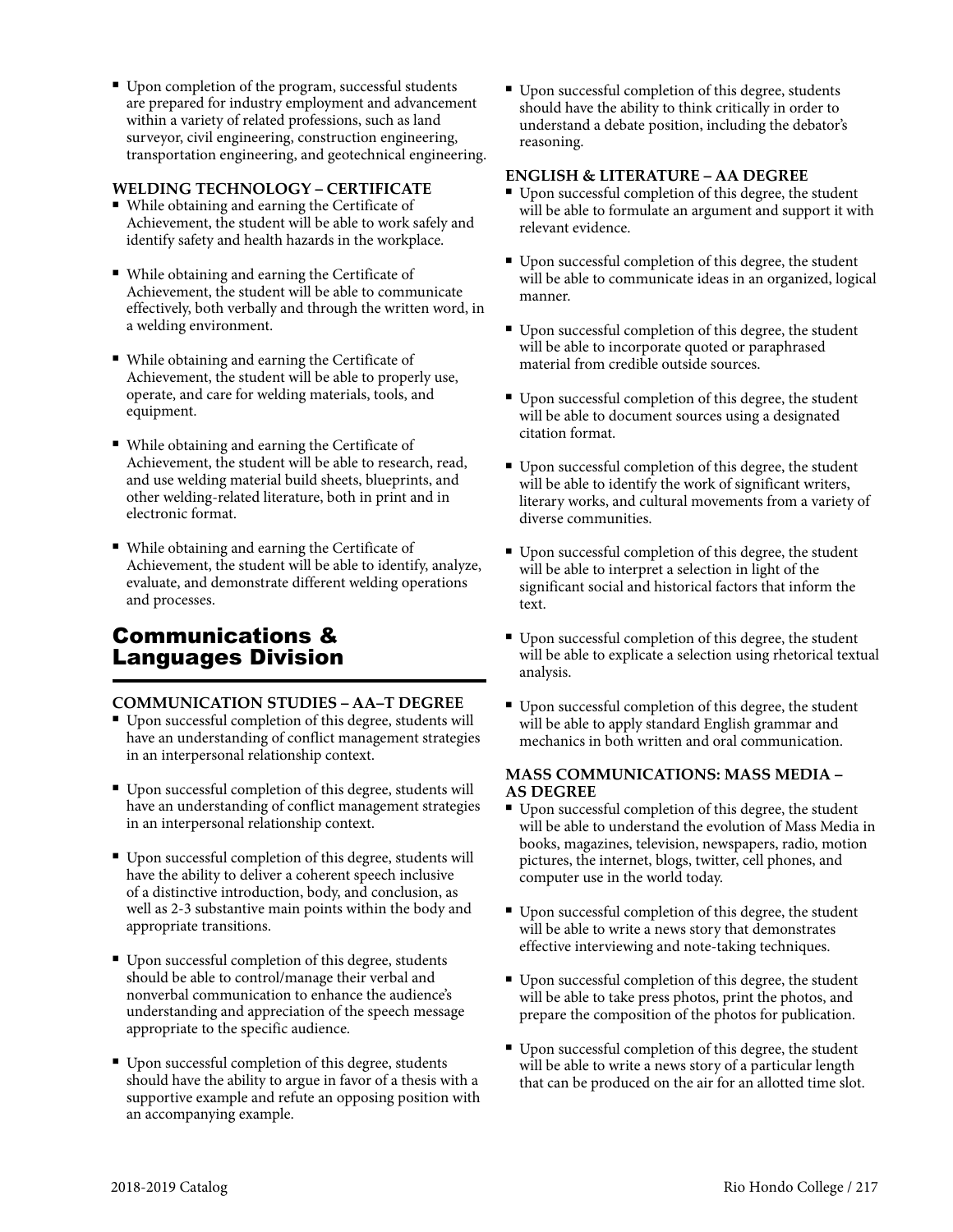#### **MASS COMMUNICATIONS: MASS MEDIA – CERTIFICATE**

- <sup>n</sup> Upon successful completion of this certificate, the student will be able to write a news story that demonstrates effective interviewing and note-taking techniques.
- Upon successful completion of this certificate, the student will be able to take press photos, print the photos, and prepare the composition of the photos for publication.
- Upon successful completion of this certificate, the student will be able to write a news story of a particular length that can be produced on the air for an allotted time slot.
- Upon successful completion of this certificate, the student will be able to demonstrate knowledge of the broad area of the history, theory, aesthetic principles, and techniques used in motion pictures.

#### **MASS COMMUNICATIONS: PRINT MEDIA – AS DEGREE**

- <sup>n</sup> Upon successful completion of this degree, the student will be able to gather information, write, and edit copy that demonstrates an understanding of the rights and responsibilities of the student press to the community it serves for use in the print school newspaper.
- Upon successful completion of this degree, the student will be able to gather information, write, and edit copy that demonstrates an understanding of the rights and responsibilities of the student press to the community it serves for use in the digital school newspaper.
- Upon successful completion of this degree, the student will be able to write a general interest article or story to be published in the college magazine for a student audience.
- Upon successful completion of this degree, the student will be able to take press photos, print the photos, and prepare the composition of the photos for publication.

#### **MASS COMMUNICATIONS: PRINT MEDIA – CERTIFICATE**

- <sup>n</sup> Upon successful completion of this certificate, the student will be able to gather information, write, and edit copy that demonstrates an understanding of the rights and responsibilities of the student press to the community it serves for use in the print school newspaper.
- <sup>n</sup> Upon successful completion of this certificate, the student will be able to gather information, write, and edit copy that demonstrates an understanding of the rights and responsibilities of the student press to the community it serves for use in the digital school newspaper.
- <sup>n</sup> Upon successful completion of this certificate, the student will be able to write a general interest article or story to be published in the college magazine for a student audience.
- Upon successful completion of this certificate, the student will be able to take press photos, print the photos, and prepare the composition of the photos for publication.

<sup>n</sup> Upon successful completion of this certificate, the student will be able to write a news story that demonstrates effective interviewing and note-taking techniques.

#### **SPANISH – AA-T DEGREE**

- <sup>n</sup> Using critical thinking skills, students will be able to speak fluently and comprehend at the intermediate level commensurate with the grammar and vocabulary of that level, and demonstrate increased knowledge and appreciation of the Spanish language, literature, and culture.
- <sup>n</sup> In addition, students will be able to write dialogues, letters, reports, summaries and essays on various topics using correct grammar, syntax, punctuation, capitalization, and diacritical marks.
- Furthermore, students will be able to read, discuss and analyze literary selections in Spanish that vary in style from simple journalist writing to highly original and complex literary works.

# Health Science & Nursing Division

#### **ASSOCIATE DEGREE NURSING – AS DEGREE**

- Upon completion of the Rio Hondo College Associate Degree in Nursing, the graduate will be aligned in a position to transition into a Bachelor's of Science in Nursing program.
- $\blacksquare$  The student will integrate the simulated clinical experience to enhance clinical performance in all clinical areas

#### **VOCATIONAL NURSING – AS DEGREE**

- <sup>n</sup> Graduates will incorporate the medical model utilizing all aspects of the nursing process with successful completion of all theory objectives and clinical objectives in all courses of the vocational nursing program.
- <sup>n</sup> Graduates will be prepared and have successful pass rate on national vocational nursing exam.
- Graduates will complete all general education  $(GE)$ requirements for AS degree, in vocational nursing.
- The student will integrate the simulated clinical experience to enhance clinical performance in all clinical area.

#### **VOCATIONAL NURSING – CERTIFICATE**

- The student will integrate the simulated clinical experience to enhance clinical performance in all clinical areas.
- <sup>n</sup> Graduates will be prepared and have successful pass rate on national vocational nursing exam.
- <sup>n</sup> Graduates will incorporate the medical model utilizing all aspects of the nursing process with successful completion of all theory objectives and clinical objectives in all courses of the vocational nursing program.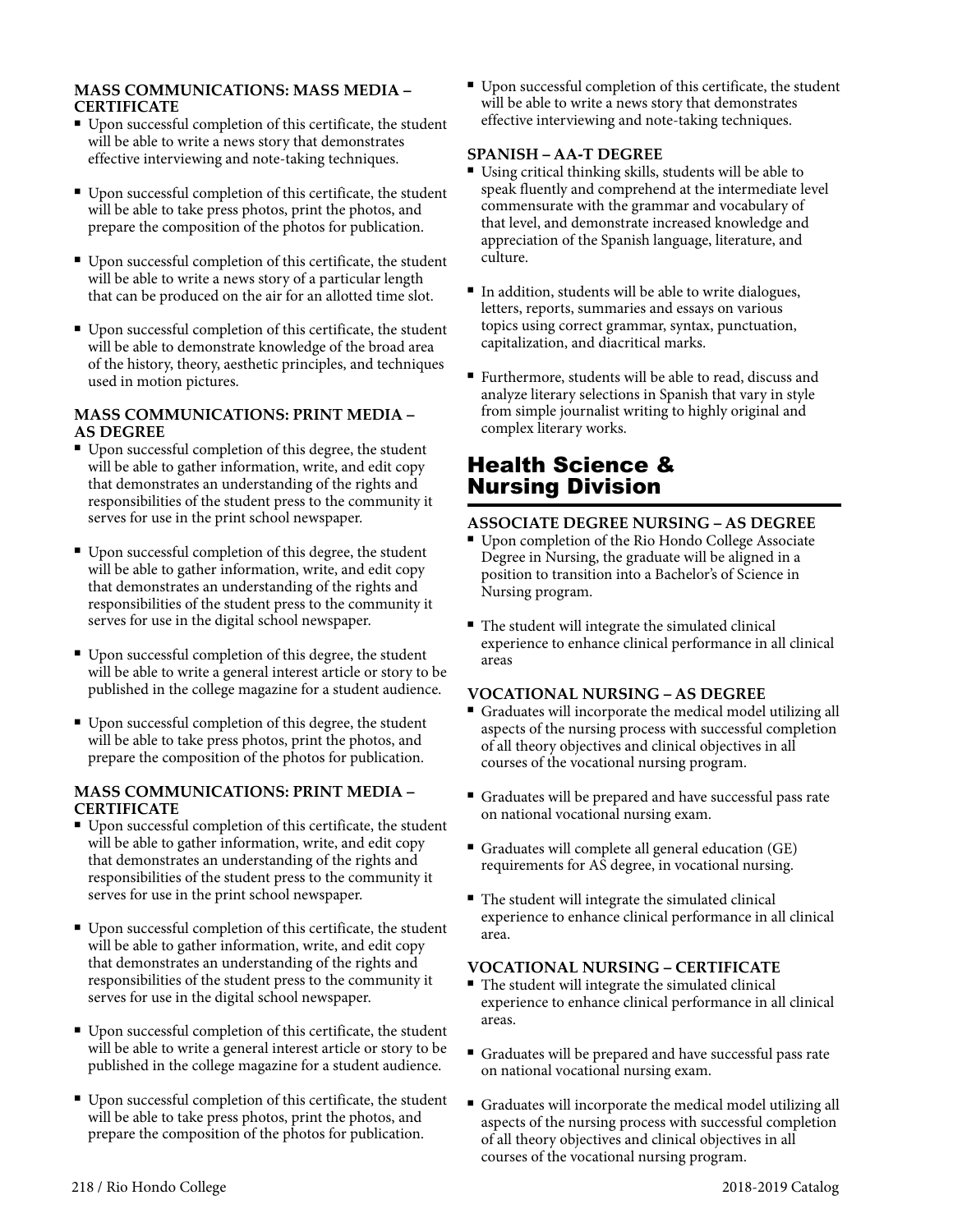# Kinesiology, Dance, and Athletics Division

#### **FITNESS SPECIALIST – CERTIFICATE**

- <sup>n</sup> Students will analyze individual health and fitness levels and create individual exercise programs.
- <sup>n</sup> Students will apply and demonstrate exercise testing skills and techniques to real world situations, such as individual client fitness assessments.
- <sup>n</sup> Students will adapt to diverse populations and fitness levels and have an awareness of special needs individuals.
- <sup>n</sup> The student will apply fitness concepts, definitions and principles to personal training, group fitness instructions, or health and fitness settings.
- <sup>n</sup> Upon completion of the certificate. Students will have a career in the personal training or fitness instructor field. (Assessment: Student gets a job in a related career, or transfer to a 4-year institution within 3 years).

#### **KINESIOLOGY – AA-T DEGREE**

- <sup>n</sup> Students will understand different types of exercise programs and diets and their relationship to their fitness and wellness.
- <sup>n</sup> Students will explain methods and techniques used to promote cardiovascular fitness.
- <sup>n</sup> Students will understand the role of diet and exercise in controlling chronic health problems.

#### **ATHLETIC TRAINER'S AIDE – CERTIFICATE**

- Students will conduct a primary & secondary survey following an injury, and make emergency treatment decisions based on results.
- <sup>n</sup> Students will treat a variety of open wounds as a first responder, recognizing the use of personal protective equipment.
- <sup>n</sup> Students will apply the appropriate splinting and taping techniques for a variety of injuries, using a variety of medical supplies.
- <sup>n</sup> Students will identify the indications, contraindications, and application techniques for the use of several therapeutic modalities.

# Mathematics, Sciences, and Engineering Division

#### **BIOLOGY – AS DEGREE**

- <sup>n</sup> Students will develop the ability to evaluate scientific information critically, using analytical reasoning and quantitative skills.
- <sup>n</sup> Students will strengthen their skills in reading, writing, oral communication, and critical thinking.
- <sup>n</sup> Students will demonstrate knowledge in three major sub-disciplines of biology: cellular and molecular biology, organismal biology, and ecology and evolution
- <sup>n</sup> Students will understand and use scientific methodology.

#### **ENVIRONMENTAL SCIENCE – AS DEGREE**

- <sup>n</sup> Students will apply environmental science concepts and analytical procedures in various fields.
- <sup>n</sup> Students will have the ability to apply economic principles to analyze environmental problems.
- $\blacksquare$  Students will have the ability to work as a member of an interdisciplinary team to solve environmental problems.
- <sup>n</sup> Students will strengthen their skills in reading, writing, oral communication, and critical thinking.

#### **ENVIRONMENTAL TECHNOLOGY – AS DEGREE**

Given the variety of types of environmental, health and safety hazards that may be encountered in the environmental field, students will identify the types of hazards.

#### **ENVIRONMENTAL TECHNOLOGY – CERTIFICATE**

<sup>n</sup> Given the variety of types of environmental, health and safety hazards that may be encountered in the environmental field, students will identify the types of hazards.

#### **GENERAL STUDIES:**

#### **SCIENCE & MATHEMATICS – AS DEGREE**

- <sup>n</sup> Students critique and interpret data presented in appropriate graphical and/or verbal formats.
- <sup>n</sup> Students evaluate the strengths and limitations of scientific models employed to describe a particular phenomenon.

#### **MATHEMATICS – AS-T DEGREE**

<sup>n</sup> Given the description of a real-world problem, students construct correct equations and/or inequalities to represent the problem and determine the correct solution or set of solutions.

# Public Safety Division

#### **ADMINISTRATION OF JUSTICE – AS DEGREE**

- Apply legal definitions, concepts, and principles to law enforcement, courts, or correctional settings.
- Communicate information in a clear and organized manner.
- $\blacksquare$  <br> Analyze ethical dilemmas encountered in the law enforcement and/or corrections fields and decide on the correct ethical choice.
- <sup>n</sup> Apply constitutional, statutory, procedural, and case law to real-life criminal justice situations.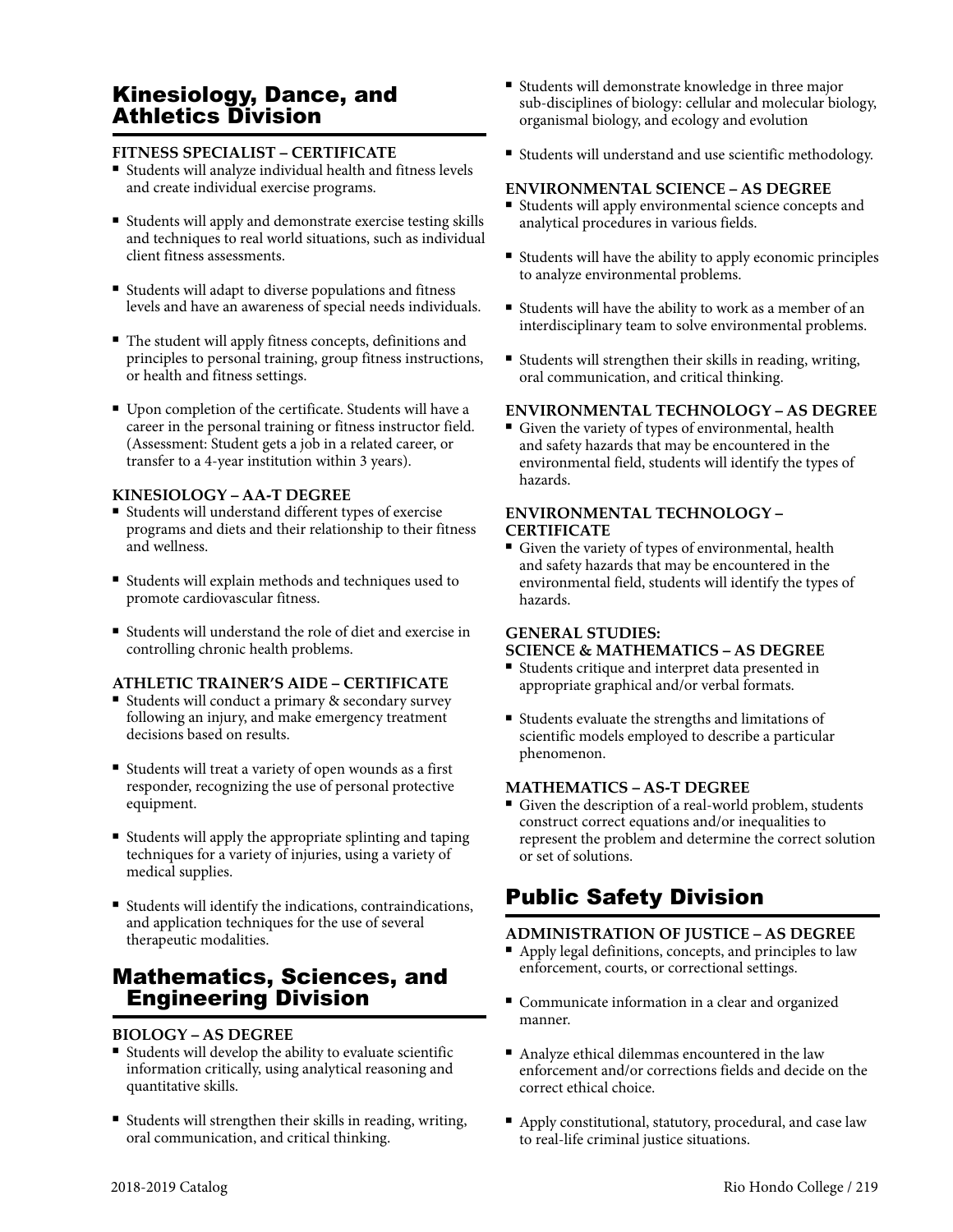- Adapt to the diverse and multicultural nature of American society in the criminal justice setting.
- <sup>n</sup> Use the degree or certificate as a platform for a career in the criminal justice field or further study at a 4-year institution.

#### **CORRECTIONS – AS DEGREE**

- <sup>n</sup> Apply legal definitions, concepts, and principles to law enforcement, courts, or correctional settings.
- Communicate information in a clear and organized manner.
- n Analyze ethical dilemmas encountered in the law enforcement and/or corrections fields and decide on the correct ethical choice.
- <sup>n</sup> Apply constitutional, statutory, procedural, and case law to real-life criminal justice situations.
- Adapt to the diverse and multicultural nature of American society in the criminal justice setting.
- <sup>n</sup> Use the degree or certificate as a platform for a career in the criminal justice field or further study at a four-year institution.

#### **EMERGENCY MEDICAL TECHNICIAN – CERTIFICATE**

- <sup>n</sup> Apply concepts related to the entire spectrum of EMS care including: Airway, Ventilation, Oxygenation, Trauma; Cardiology, Medical, and EMS Operations
- **Exercise Competently perform Patient Assessment (Medical and** Trauma) psychomotor skills.
- Competently perform Upper Airway Adjuncts and Suctioning psychomotor skills.
- Competently perform Oxygen and Bag-Valve-Mask (apneic patient) psychomotor skills.
- Competently perform Cardiac Arrest Management and AED psychomotor skills.
- Competently perform Bleeding Control and Shock psychomotor skills.
- **Example 1** Competently perform Spinal Immobilization psychomotor skills.
- Competently perform Fracture and Dislocation Immobilization psychomotor skills
- <sup>n</sup> Competently perform Pre-hospital Childbirth psychomotor skills.

#### **FIRE TECHNOLOGY – AS DEGREE**

■ Identify minimum qualifications and entry-level skills for firefighter hiring; describe the following elements: application process, written exam process, physical agility exam, oral interview, chief 's interview, background

investigation, and firefighter probationary process; identify fire service history, culture, and diversity.

- Identify and comprehend laws, regulations, codes, and standards that influence fire department operations and identify regulatory and advisory organizations that create and mandate them, especially in the areas of fire prevention, building codes and ordinances, and firefighter health and safety.
- Analyze the causes of fire, determine extinguishing agents and methods, differentiate the stages of the fire and fire development, and compare methods of heat transfer.
- Calculate flow requirements for fire apparatus, diagram a pump and plumbing schematic for fire apparatus, and apply mathematic formulae to hydraulics problems.
- Identify and describe the apparatus used in the fire service and the equipment and maintenance of fire apparatus and equipment.
- Identify and describe common types of building construction and conditions associated with structural collapse and firefighter safety.
- Differentiate between fire detection and fire suppression systems; design and diagram a wet and dry fire protection system; identify alarm system components and their operations.
- <sup>n</sup> Demonstrate the ability to analyze, appraise, and evaluate fire and emergency incidents and identify components of emergency management and firefighter safety, including: size-up, report-on conditions, Incident Command System, RECEO, 10 Standard Firefighting Orders, 18 situations that shout "Watch Out," and common factors associated with injuries and line-of-duty deaths.

#### **FIRE TECHNOLOGY – CERTIFICATE**

- Identify minimum qualifications and entry-level skills for firefighter hiring; describe the following elements: application process, written exam process, physical agility exam, oral interview, chief 's interview, background investigation, and firefighter probationary process; identify fire service history, culture, and diversity.
- <sup>n</sup> Identify and comprehend laws, regulations, codes, and standards that influence fire department operations and identify regulatory and advisory organizations that create and mandate them, especially in the areas of fire prevention, building codes and ordinances, and firefighter health and safety.
- <sup>n</sup> Analyze the causes of fire, determine extinguishing agents and methods, differentiate the stages of the fire and fire development, and compare methods of heat transfer.
- <sup>n</sup> Calculate flow requirements for fire apparatus, diagram a pump and plumbing schematic for fire apparatus, and apply mathematic formulae to hydraulics problems.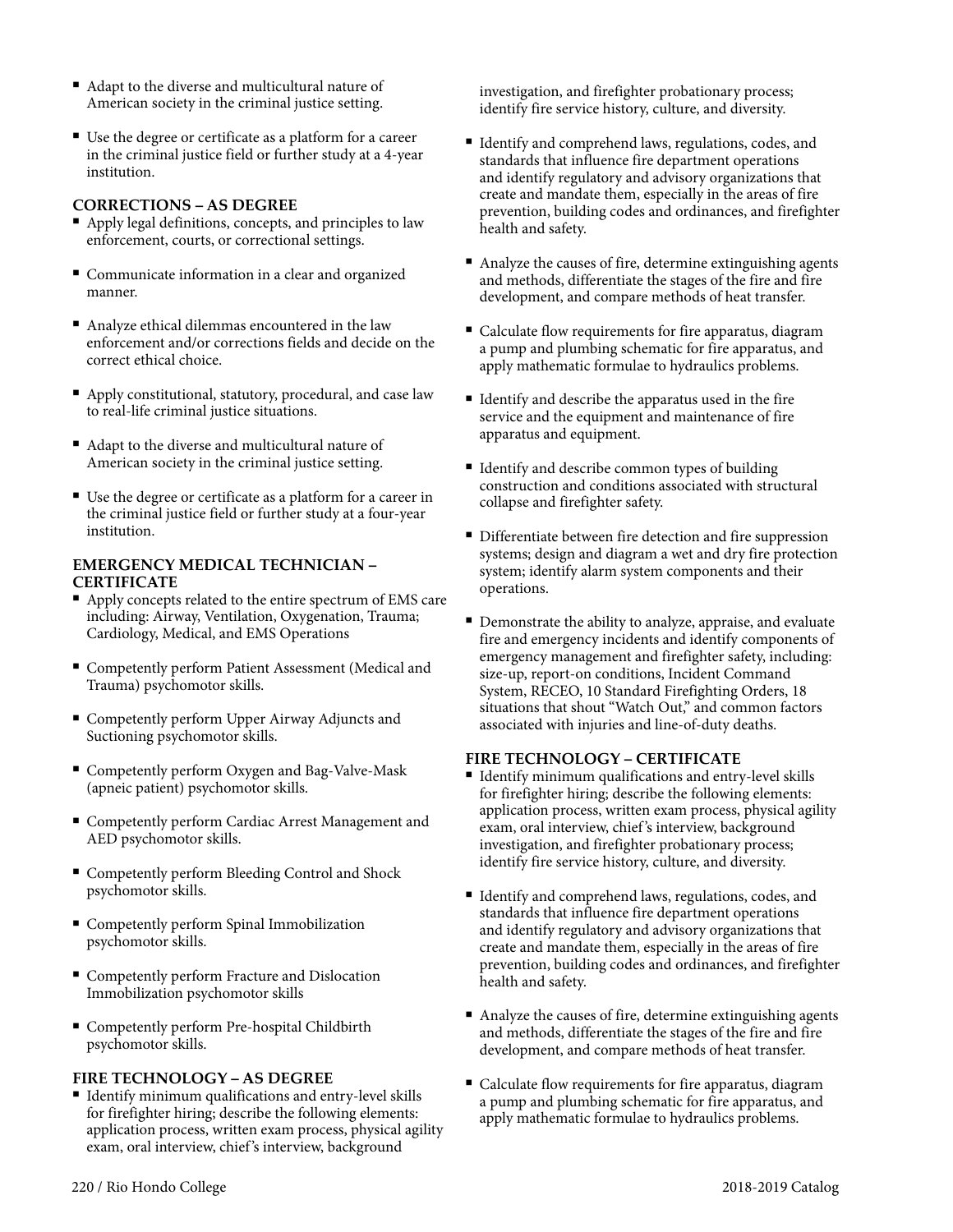- <sup>n</sup> Identify and describe the apparatus used in the fire service and the equipment and maintenance of fire apparatus and equipment. (Elective)
- <sup>n</sup> Identify and describe common types of Fire Suppression Systems (4 basic types).
- <sup>n</sup> Demonstrate the ability to analyze, appraise, and evaluate fire and emergency incidents and identify components of emergency management and firefighter safety, including: size-up, report-on conditions, Incident Command System, RECEO, 10 Standard Firefighting Orders, 18 situations that shout "Watch Out," and common factors associated with injuries and line-of-duty deaths.

#### **BASIC POLICE TRAINING – CERTIFICATE**

- Apply the definitions, concepts, statutes, and constitutional principles covered in the POST Learning Domains to law enforcement work.
- <sup>n</sup> Given scripted scenarios, demonstrate proficiency in handling situations involving a variety of law enforcement related incidents.
- Analyze ethical dilemmas encountered in law enforcement and decide on the correct ethical choice.
- <sup>n</sup> Demonstrate self-defense skills in a safe and proficient manner.
- Demonstrate firearms skills in a safe and proficient manner.
- <sup>n</sup> Demonstrate emergency vehicle operations in a safe and proficient manner.
- <sup>n</sup> Prepare an accurate and complete arrest report that meets the requirements of law enforcement agencies.
- <sup>n</sup> Use the certificate as a platform for a career as a peace officer.

#### **WILDLAND FIRE TECHNOLOGY – AS DEGREE**

- <sup>n</sup> Assess impacts of fuel, weather, and topography on wildland fire behavior.
- <sup>n</sup> Recognize and avoid the four common denominators of wildland fire fatalities.
- $\blacksquare$  <br> Given a wildland fire scenario, prepare an incident briefing based on factors of fuel, weather, topography, and man-made hazards.
- Demonstrate the three components of wildland fire prevention, including education, engineering, and enforcement.
- Make an operation shift plan that includes the following information: the people in charge, the operational objectives, resources, supplies necessary to meet the objectives, area map, weather forecasting, and safety briefing using standardized ICS forms.

#### **WILDLAND FIRE TECHNOLOGY – CERTIFICATE**

- <sup>n</sup> Safely manipulate wildland fire tools, including shovel, Pulaski, and McLeod.
- Recall the ten Standard Firefighting Orders.
- Deploy a fire shelter.
- Demonstrate proper use of the following tools and equipment: back pump, fuses, and backfire torch.
- Safely function within an Incident Command System environment.
- Assess impacts of fuel, weather, and topography on wildland fire behavior.

# Student Learning Outcomes (SLOs) – General Education

General Education Student Learning Outcomes (SLOs) represent the knowledge, skills, and/or abilities that students should be able to demonstrate upon completion of the general education requirements.

#### Humanities

- Students critique artistic works, evaluating elements relevant to the given work (e.g. texture, form, timbre, color, conflict, rhythm, etc.) and how these are effectively integrated in the work as a whole.
- Students create or perform artistic works and critically evaluate their efforts.
- Students interpret, analyze, and critique diverse literary texts by means of critical reading, classroom discussion, and composition.
- Students will be able to perform tasks that are meaningful, personalized, and/or culturally relevant or appropriate in the target language. (Foreign language humanities outcome)
- Given oral questions, written prompts, and/or reading selections, students will demonstrate productive and receptive skills in the target language. (Foreign language humanities outcome)

#### Mathematics

- Given the description of a real-world problem, students construct correct equations and/or inequalities to represent the problem and determine the correct solution or set of solutions.
- Students critique and interpret data presented in appropriate graphical and/or verbal formats.
- <sup>n</sup> Students effectively employ calculators, computers, and other relevant technology in solving mathematical problems.